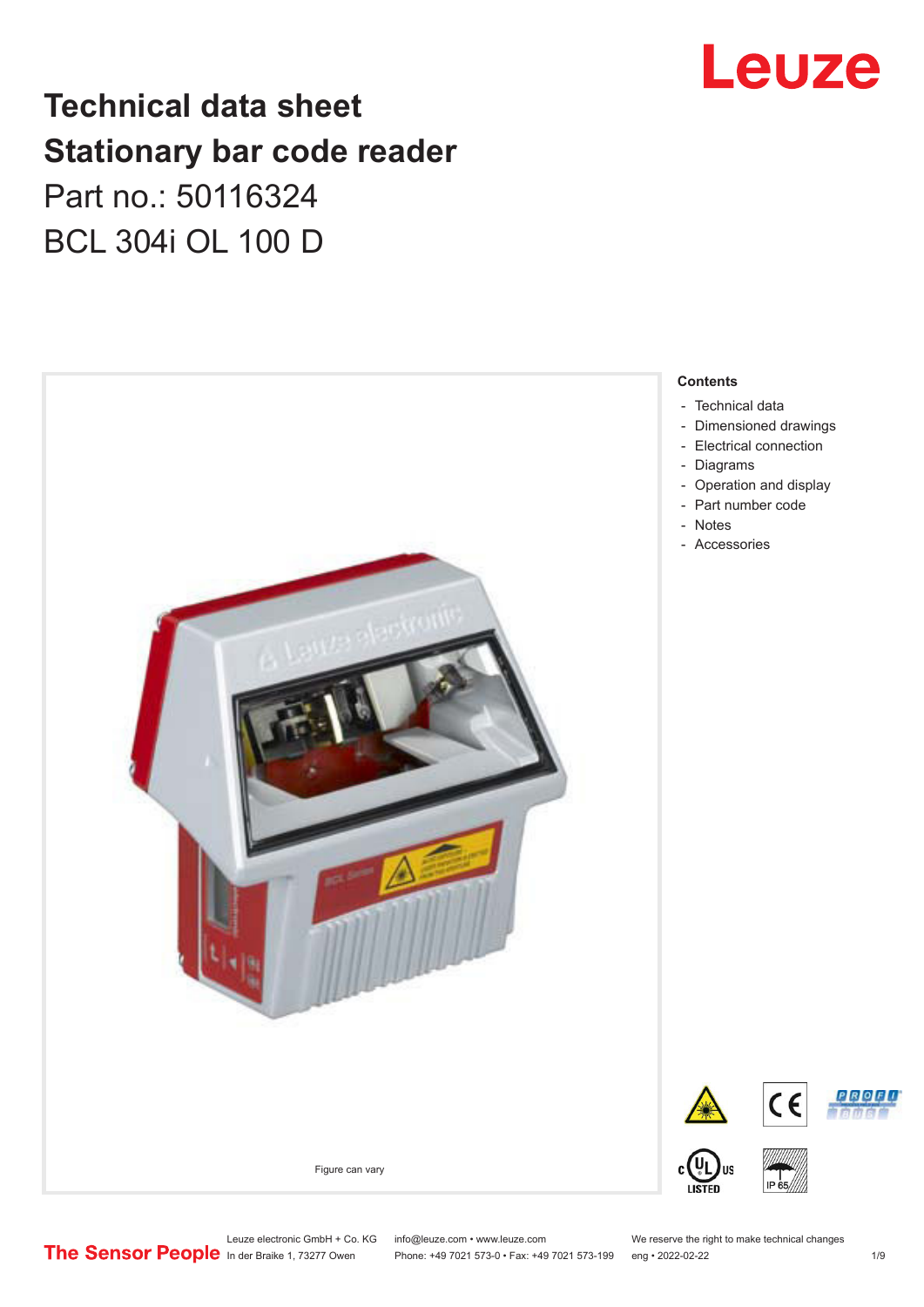### <span id="page-1-0"></span>**Technical data**

#### **Basic data**

| <b>Series</b>                              | <b>BCL 300i</b>                    |
|--------------------------------------------|------------------------------------|
| <b>Functions</b>                           |                                    |
| <b>Functions</b>                           | Alignment mode                     |
|                                            | AutoConfig                         |
|                                            | AutoControl                        |
|                                            | AutoReflAct                        |
|                                            | Code fragment technology           |
|                                            | <b>LED</b> indicator               |
|                                            | Reference code comparison          |
|                                            |                                    |
| <b>Characteristic parameters</b>           |                                    |
| <b>MTTF</b>                                | 110 years                          |
|                                            |                                    |
| <b>Read data</b>                           |                                    |
| Code types, readable                       | 2/5 Interleaved                    |
|                                            | Codabar                            |
|                                            | Code 128                           |
|                                            | Code 39                            |
|                                            | Code 93                            |
|                                            | <b>EAN 8/13</b>                    |
|                                            | GS1 Databar Expanded               |
|                                            | <b>GS1 Databar Limited</b>         |
|                                            | <b>GS1 Databar Omnidirectional</b> |
|                                            | <b>UPC</b>                         |
| Scanning rate, typical                     | $1,000$ scans/s                    |
| Bar codes per reading gate, max.<br>number | 64 Piece(s)                        |
|                                            |                                    |

#### **Optical data**

| <b>Reading distance</b>             | 80 680 mm                                                  |  |
|-------------------------------------|------------------------------------------------------------|--|
| Light source                        | Laser, Red                                                 |  |
| Wavelength                          | 655 nm                                                     |  |
| Laser class                         | 1, IEC/EN 60825-1:2014                                     |  |
| <b>Transmitted-signal shape</b>     | Continuous                                                 |  |
| <b>Modulus size</b>                 | $0.350.8$ mm                                               |  |
| <b>Reading method</b>               | Oscillating-mirror scanner                                 |  |
| <b>Beam deflection</b>              | Via rotating polygon wheel + stepping<br>motor with mirror |  |
| Light beam exit                     | Zero position at side at angle less than<br>$90^\circ$     |  |
| <b>Oscillating mirror frequency</b> | 10 Hz                                                      |  |
| Max. swivel angle                   | 20°                                                        |  |
| <b>Electrical data</b>              |                                                            |  |
| Protective circuit                  | Polarity reversal protection                               |  |
| Performance data                    |                                                            |  |
| Supply voltage U <sub>n</sub>       | 18  30 V, DC                                               |  |

| Inputs/outputs selectable                      |       |  |
|------------------------------------------------|-------|--|
| Output current, max.                           | 60 mA |  |
| Number of inputs/outputs selectable 2 Piece(s) |       |  |
| Input current, max.                            | 8 mA  |  |

#### **Interface**

**Type** PROFIBUS DP

Leuze

| <b>PROFIBUS DP</b>                        |                                                   |
|-------------------------------------------|---------------------------------------------------|
| <b>Function</b>                           | Process                                           |
| Classification                            | V <sub>1</sub>                                    |
| <b>Transmission speed</b>                 | 0.0096  12 Mbit/s                                 |
| <b>Service interface</b>                  |                                                   |
| <b>Type</b>                               | <b>USB 2.0</b>                                    |
|                                           |                                                   |
| <b>USB</b>                                |                                                   |
| <b>Function</b>                           | Configuration via software<br>Service             |
|                                           |                                                   |
| <b>Connection</b>                         |                                                   |
| <b>Number of connections</b>              | 1 Piece(s)                                        |
| <b>Connection 1</b>                       |                                                   |
| <b>Function</b>                           | <b>BUS IN</b><br>Connection to device             |
|                                           | Data interface                                    |
|                                           | PWR / SW IN / OUT                                 |
|                                           | Service interface                                 |
| <b>Type of connection</b>                 | Plug connector, It is essential to use a          |
|                                           | connection unit when commissioning the<br>device. |
| No. of pins                               | 32-pin                                            |
| <b>Type</b>                               | Male                                              |
|                                           |                                                   |
| <b>Mechanical data</b>                    |                                                   |
| Design                                    | Cubic                                             |
| Dimension (W x H x L)                     | 125 mm x 58 mm x 110 mm                           |
| <b>Housing material</b>                   | Metal                                             |
| <b>Metal housing</b>                      | Diecast aluminum                                  |
| Lens cover material                       | Glass                                             |
| Net weight                                | 580 g                                             |
| <b>Housing color</b>                      | Red                                               |
|                                           | Silver                                            |
| <b>Type of fastening</b>                  | Dovetail grooves                                  |
|                                           | Fastening on back                                 |
|                                           | Via optional mounting device                      |
| <b>Operation and display</b>              |                                                   |
| Type of display                           | LED                                               |
|                                           | Monochromatic graphic display, 128 x 32<br>pixels |
| <b>Number of LEDs</b>                     | 2 Piece(s)                                        |
| Type of configuration                     | Via web browser                                   |
| <b>Environmental data</b>                 |                                                   |
| Ambient temperature, operation            | 040 °C                                            |
| Ambient temperature, storage              | $-20$ 70 °C                                       |
| <b>Relative humidity (non-condensing)</b> | 090%                                              |

**Power consumption, max.** 9 W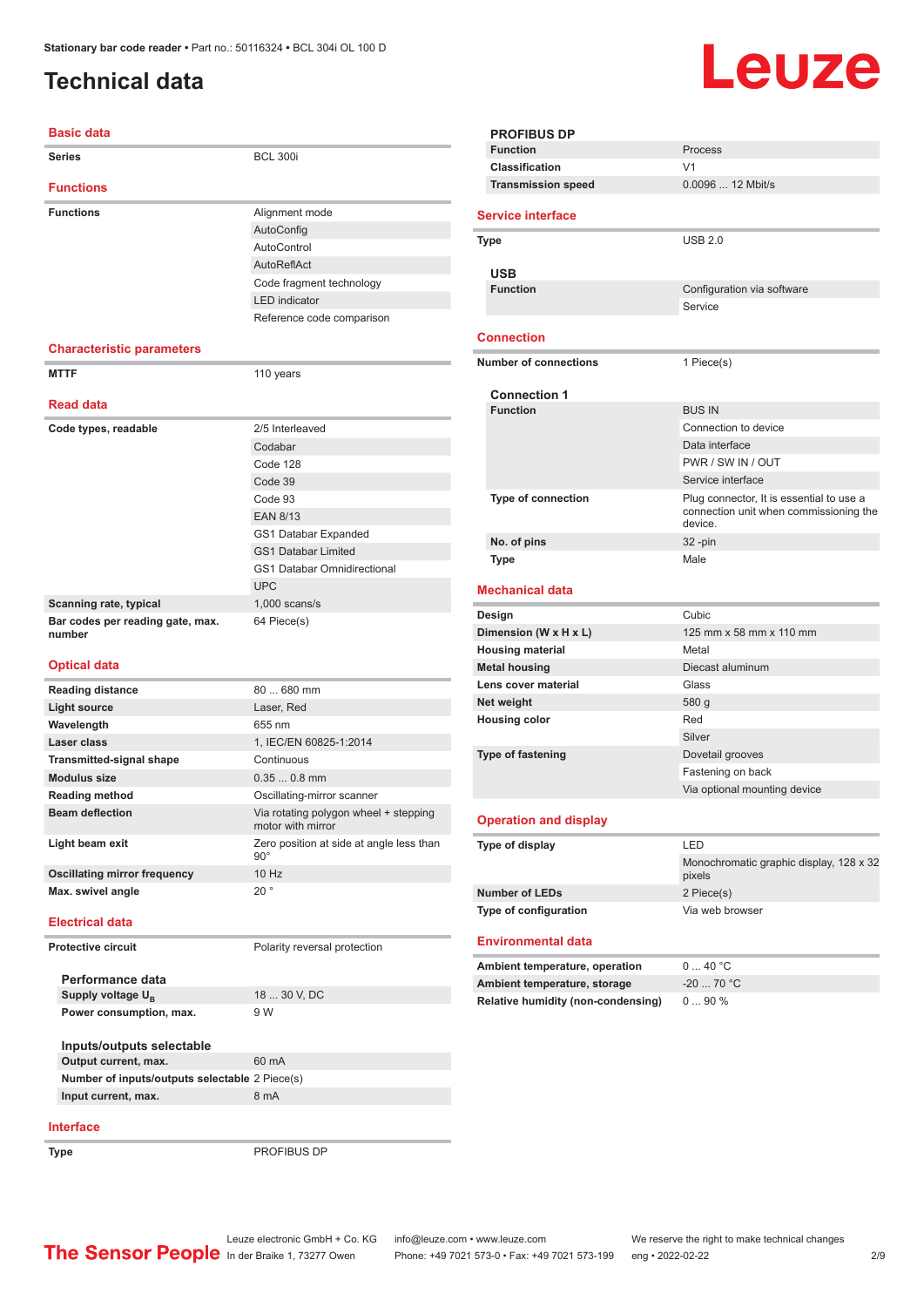### <span id="page-2-0"></span>**Technical data**

# Leuze

#### **Certifications**

| Degree of protection                                               | IP 65                    |
|--------------------------------------------------------------------|--------------------------|
| <b>Protection class</b>                                            | $\mathbf{III}$           |
| <b>Certifications</b>                                              | c UL US                  |
| Test procedure for EMC in accordance                               | EN 55022                 |
| with standard                                                      | EN 61000-4-2, -3, -4, -6 |
| Test procedure for shock in<br>accordance with standard            | IEC 60068-2-27, test Ea  |
| Test procedure for continuous shock<br>in accordance with standard | IEC 60068-2-29, test Eb  |
| Test procedure for vibration in<br>accordance with standard        | IEC 60068-2-6, test Fc   |

#### **Classification**

| <b>Customs tariff number</b> | 84719000 |
|------------------------------|----------|
| <b>ECLASS 5.1.4</b>          | 27280102 |
| <b>ECLASS 8.0</b>            | 27280102 |
| <b>ECLASS 9.0</b>            | 27280102 |
| ECLASS 10.0                  | 27280102 |
| ECLASS 11.0                  | 27280102 |
| ECLASS 12.0                  | 27280102 |
| <b>ETIM 5.0</b>              | EC002550 |
| <b>ETIM 6.0</b>              | EC002550 |
| <b>ETIM 7.0</b>              | EC002550 |

### **Dimensioned drawings**

All dimensions in millimeters









- B Swivel angle of the laser beam: ± 20 °
- C Deflection angle of the laser beam:  $\pm$  30 $^{\circ}$
- D M4 thread (5 deep)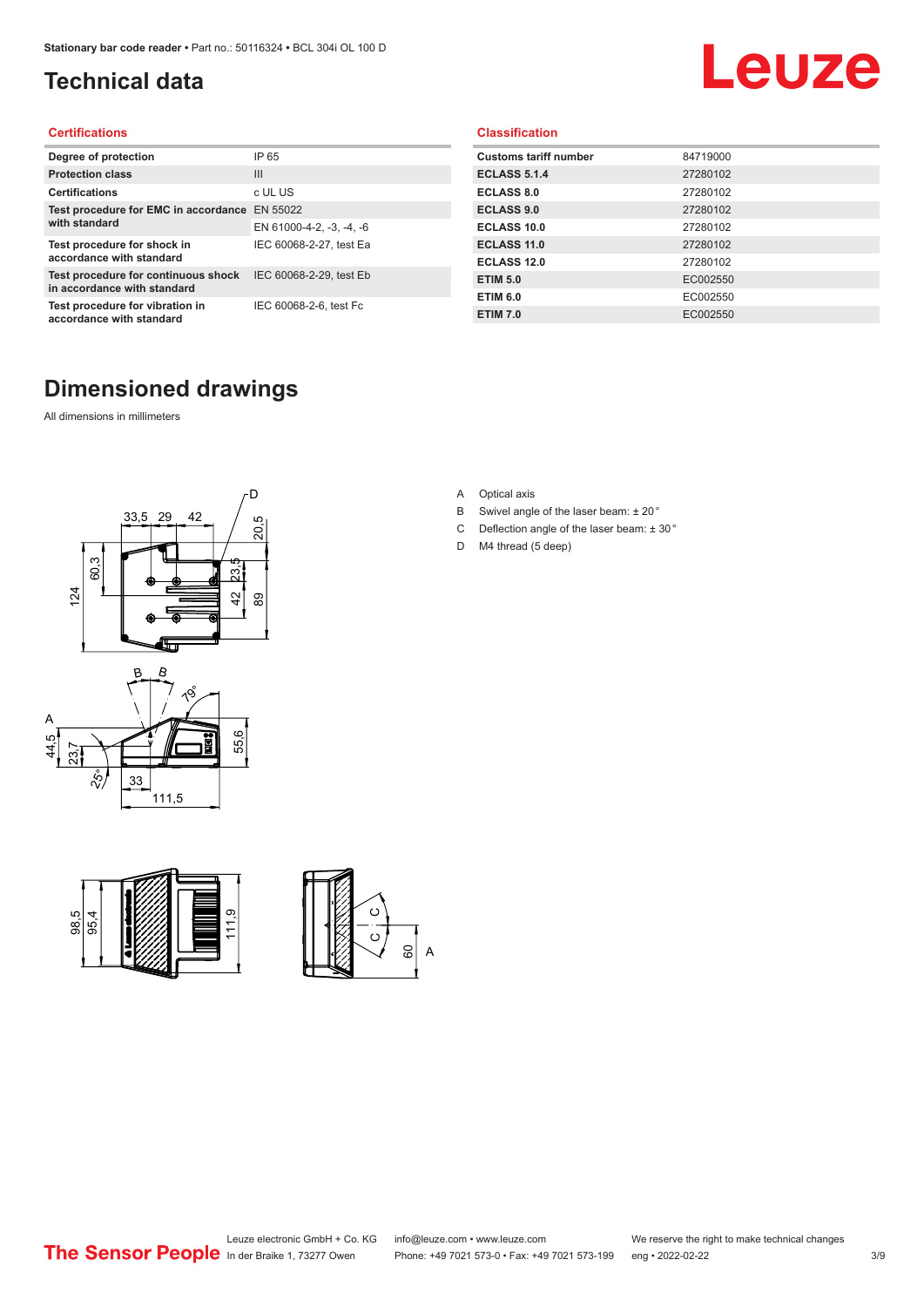#### <span id="page-3-0"></span>**Electrical connection**

## Leuze

#### **Connection 1**

| <b>Function</b>           | <b>BUS IN</b>                                                              |
|---------------------------|----------------------------------------------------------------------------|
|                           | Connection to device                                                       |
|                           | Data interface                                                             |
|                           | PWR / SW IN / OUT                                                          |
|                           | Service interface                                                          |
| <b>Type of connection</b> | Plug connector                                                             |
| <b>Type of connection</b> | It is essential to use a connection unit when<br>commissioning the device. |
| No. of pins               | $32 - pin$                                                                 |
| Type                      | Male                                                                       |

#### **Diagrams**

#### Reading field curve



x Reading field distance [mm]

y Reading field width [mm]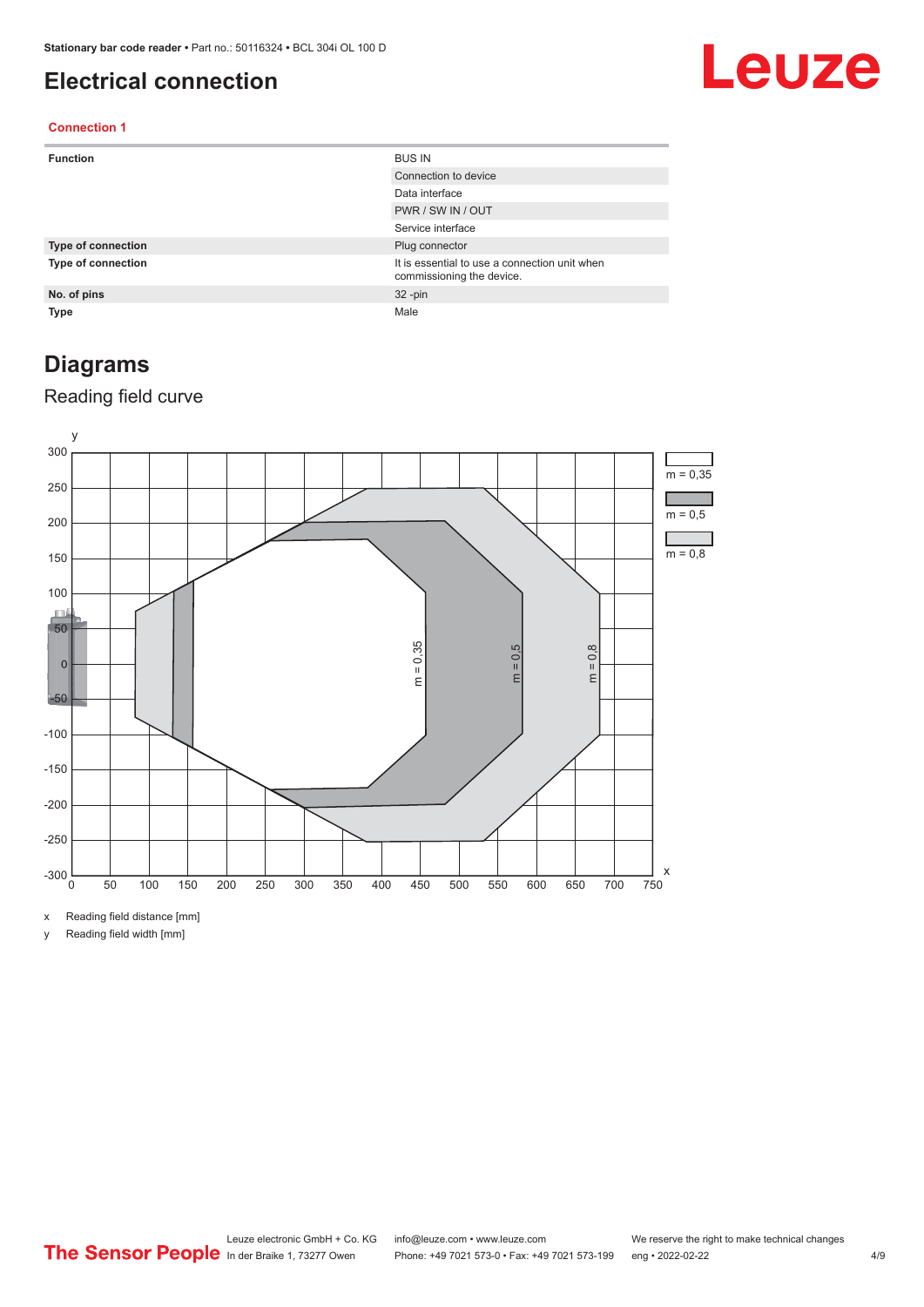#### <span id="page-4-0"></span>**Diagrams**

# Leuze

#### Lateral reading field curve



x Reading field distance [mm]

y Reading field height [mm]

### **Operation and display**

| LED |                              | <b>Display</b>                        | <b>Meaning</b>                  |  |
|-----|------------------------------|---------------------------------------|---------------------------------|--|
|     | <b>PWR</b>                   | Green, flashing                       | Device ok, initialization phase |  |
|     |                              | Green, continuous light               | Device OK                       |  |
|     |                              | Green, briefly off - on               | Reading successful              |  |
|     |                              | green, briefly off - briefly red - on | Reading not successful          |  |
|     |                              | Orange, continuous light              | Service mode                    |  |
|     |                              | Red, flashing                         | Device OK, warning set          |  |
|     |                              | Red, continuous light                 | Error, device error             |  |
|     | <b>BUS</b><br>$\overline{2}$ | Green, flashing                       | Initialization                  |  |
|     |                              | Green, continuous light               | Bus operation ok                |  |
|     |                              | Red, flashing                         | Communication error             |  |
|     |                              | Red, continuous light                 | Bus error                       |  |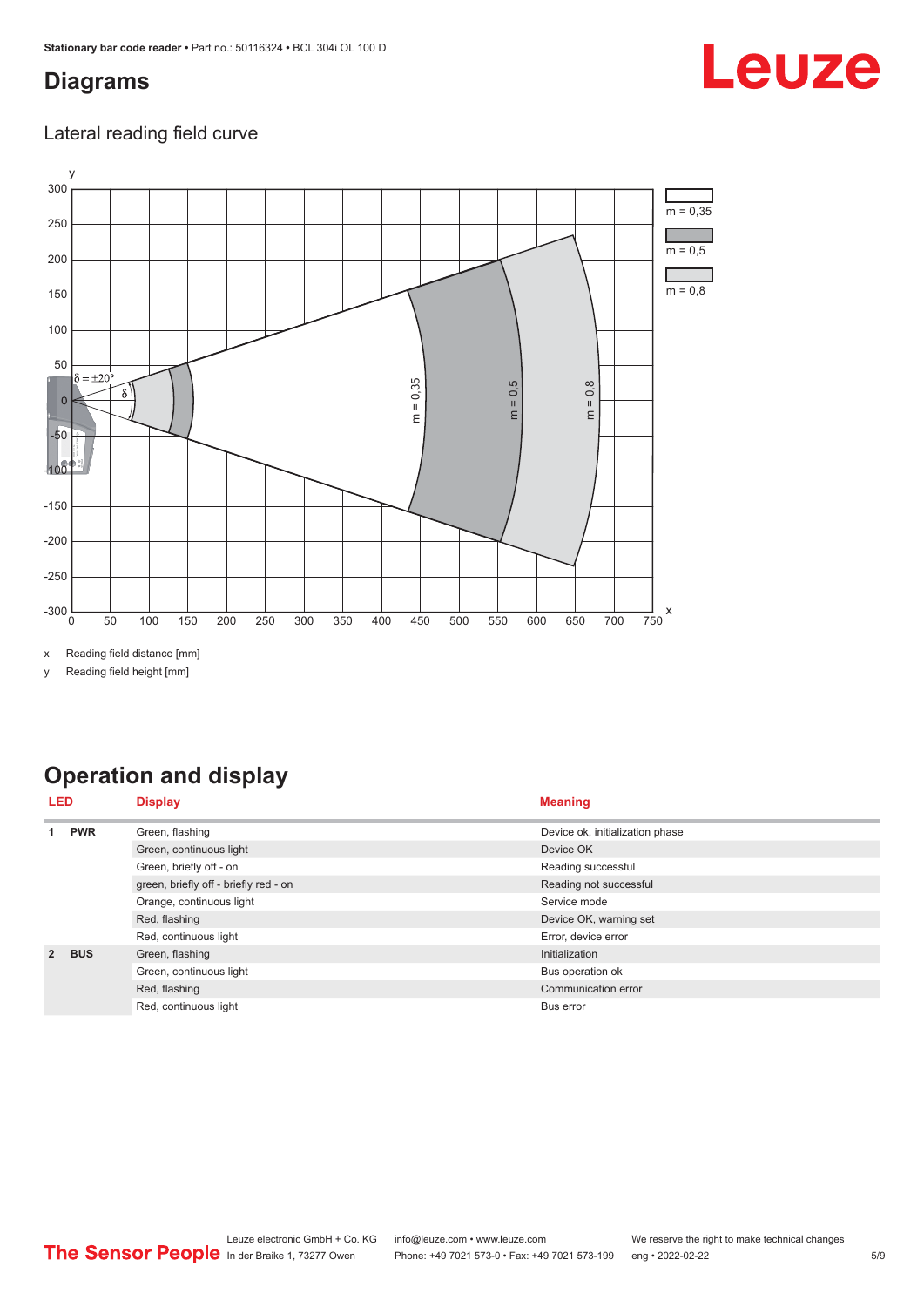#### <span id="page-5-0"></span>**Part number code**

Part designation: **BCL XXXX YYZ AAA BB CCCC**



| <b>BCL</b>  | <b>Operating principle</b><br>BCL: bar code reader                                                                                                                                                                                       |
|-------------|------------------------------------------------------------------------------------------------------------------------------------------------------------------------------------------------------------------------------------------|
| <b>XXXX</b> | Series/interface (integrated fieldbus technology)<br>300i: RS 232 / RS 422 (stand-alone)<br>301i: RS 485 (multiNet slave)<br>304i: PROFIBUS DP<br>308i: EtherNet TCP/IP, UDP<br>338i: EtherCAT<br>348i: PROFINET RT<br>358i: EtherNet/IP |
| YY          | <b>Scanning principle</b><br>S: line scanner (single line)<br>R1: line scanner (raster)<br>O: oscillating-mirror scanner (oscillating mirror)                                                                                            |
| z           | <b>Optics</b><br>N: High Density (close)<br>M: Medium Density (medium distance)<br>F: Low Density (remote)<br>L: Long Range (very large distances)<br>J: ink-jet (depending on the application)                                          |
| <b>AAA</b>  | <b>Beam exit</b><br>100: lateral<br>102: front                                                                                                                                                                                           |
| <b>BB</b>   | Special equipment<br>D: With display<br>H: With heating<br>DH: optionally with display and heating<br>P: plastic exit window                                                                                                             |
| CCCC        | <b>Functions</b><br>F007: optimized process data structure                                                                                                                                                                               |
| <b>Note</b> |                                                                                                                                                                                                                                          |



 $\%$  A list with all available device types can be found on the Leuze website at www.leuze.com.

#### **Notes**

**Observe intended use!** Λ  $\%$  This product is not a safety sensor and is not intended as personnel protection.  $\%$  The product may only be put into operation by competent persons.  $\%$  Only use the product in accordance with its intended use.

|  | <b>ATTENTION! LASER RADIATION - CLASS 1 LASER PRODUCT</b>                                                                                                                                                                                                  |
|--|------------------------------------------------------------------------------------------------------------------------------------------------------------------------------------------------------------------------------------------------------------|
|  | The device satisfies the requirements of IEC/EN 60825-1:2014 safety regulations for a product of laser class 1 and complies with 21 CFR 1040.10 except<br>for conformance with IEC 60825-1 Ed. 3., as described in Laser Notice No. 56, dated May 8, 2019. |
|  | $\&$ Observe the applicable statutory and local laser protection requisitions.                                                                                                                                                                             |
|  | $\%$ The device must not be tampered with and must not be changed in any way.<br>There are no user-serviceable parts inside the device.<br>Repairs must only be performed by Leuze electronic GmbH + Co. KG.                                               |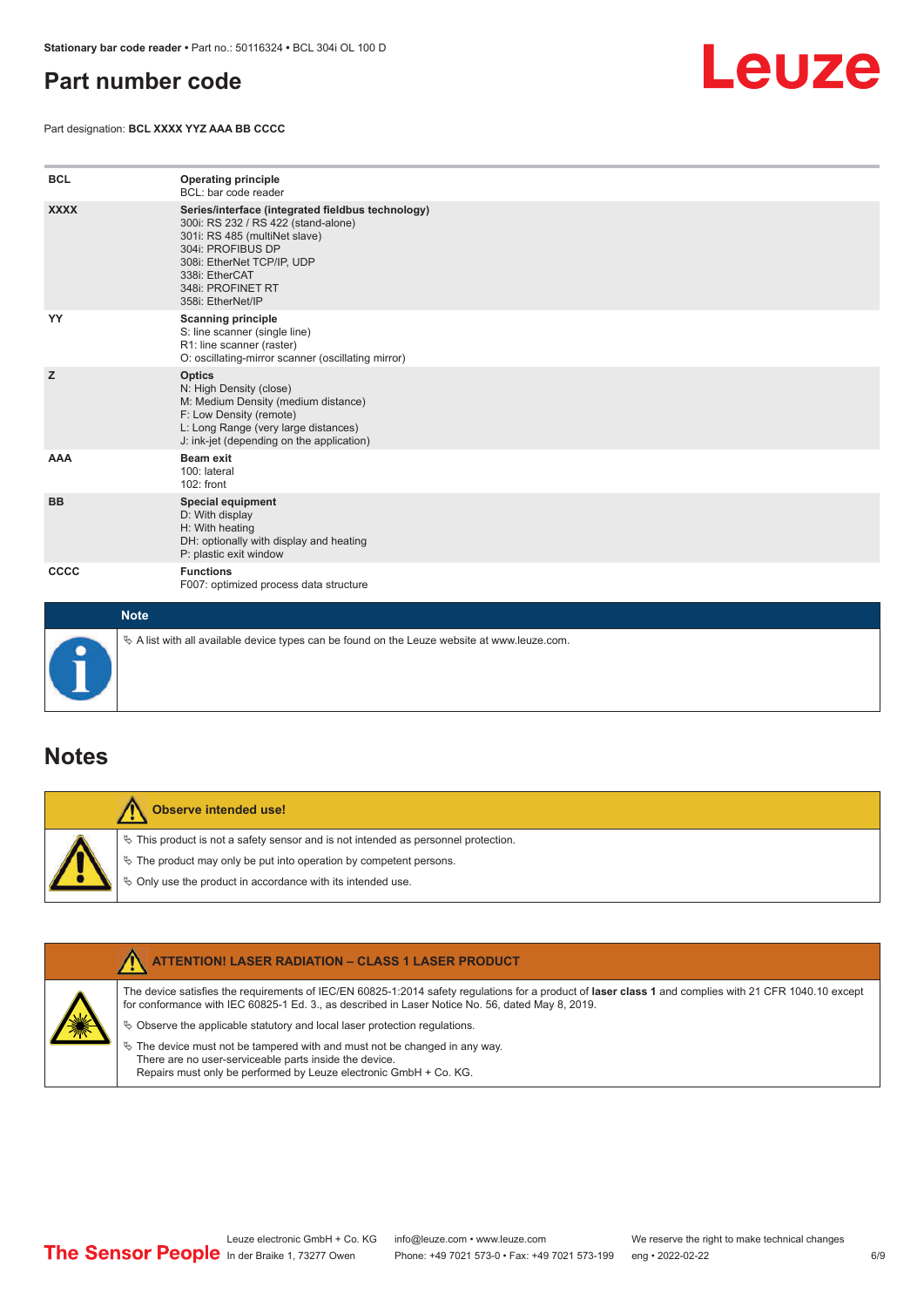## Leuze

#### **Accessories**

## Connection technology - Connection cables

|  | Part no. | <b>Designation</b>      | <b>Article</b>   | <b>Description</b>                                                                                                                                                                                 |
|--|----------|-------------------------|------------------|----------------------------------------------------------------------------------------------------------------------------------------------------------------------------------------------------|
|  | 50135243 | KD PB-M12-4A-P3-<br>050 | Connection cable | Suitable for interface: PROFIBUS DP<br>Connection 1: Connector, M12, Axial, Female, B-coded, 5-pin<br>Connection 2: Open end<br>Shielded: Yes<br>Cable length: 5,000 mm<br>Sheathing material: PUR |
|  | 50132079 | KD U-M12-5A-V1-<br>050  | Connection cable | Connection 1: Connector, M12, Axial, Female, A-coded, 5-pin<br>Connection 2: Open end<br>Shielded: No<br>Cable length: 5,000 mm<br>Sheathing material: PVC                                         |
|  | 50135248 | KS PB-M12-4A-P3-<br>050 | Connection cable | Suitable for interface: PROFIBUS DP<br>Connection 1: Connector, M12, Axial, Male, B-coded, 5-pin<br>Connection 2: Open end<br>Shielded: Yes<br>Cable length: 5,000 mm<br>Sheathing material: PUR   |

### Connection technology - Interconnection cables

|                |          | Part no. | <b>Designation</b>                     | <b>Article</b>        | <b>Description</b>                                                                                                                                                                                                                    |
|----------------|----------|----------|----------------------------------------|-----------------------|---------------------------------------------------------------------------------------------------------------------------------------------------------------------------------------------------------------------------------------|
| $0\,$ $0$<br>扁 | $\equiv$ | 50117011 | KB USB A - USB<br>miniB                | Service line          | Suitable for interface: USB<br>Connection 1: USB<br>Connection 2: USB<br>Shielded: Yes<br>Cable length: 1,500 mm<br>Sheathing material: PVC                                                                                           |
|                |          | 50135254 | <b>KDS PB-M12-4A-</b><br>M12-4A-P3-050 | Interconnection cable | Suitable for interface: PROFIBUS DP<br>Connection 1: Connector, M12, Axial, Female, B-coded, 5-pin<br>Connection 2: Connector, M12, Axial, Male, B-coded, 4-pin<br>Shielded: Yes<br>Cable length: 5,000 mm<br>Sheathing material: PUR |

### Connection technology - Terminating resistors

| Part no. | <b>Designation</b> | <b>Article</b>  | <b>Description</b>                                                                                                                 |
|----------|--------------------|-----------------|------------------------------------------------------------------------------------------------------------------------------------|
| 50038539 | TS 02-4-SA         | Terminator plug | Suitable for: MultiNet Plus, PROFIBUS DP<br>Function: Bus termination<br>Connection 1: Connector, M12, Axial, Male, B-coded, 4-pin |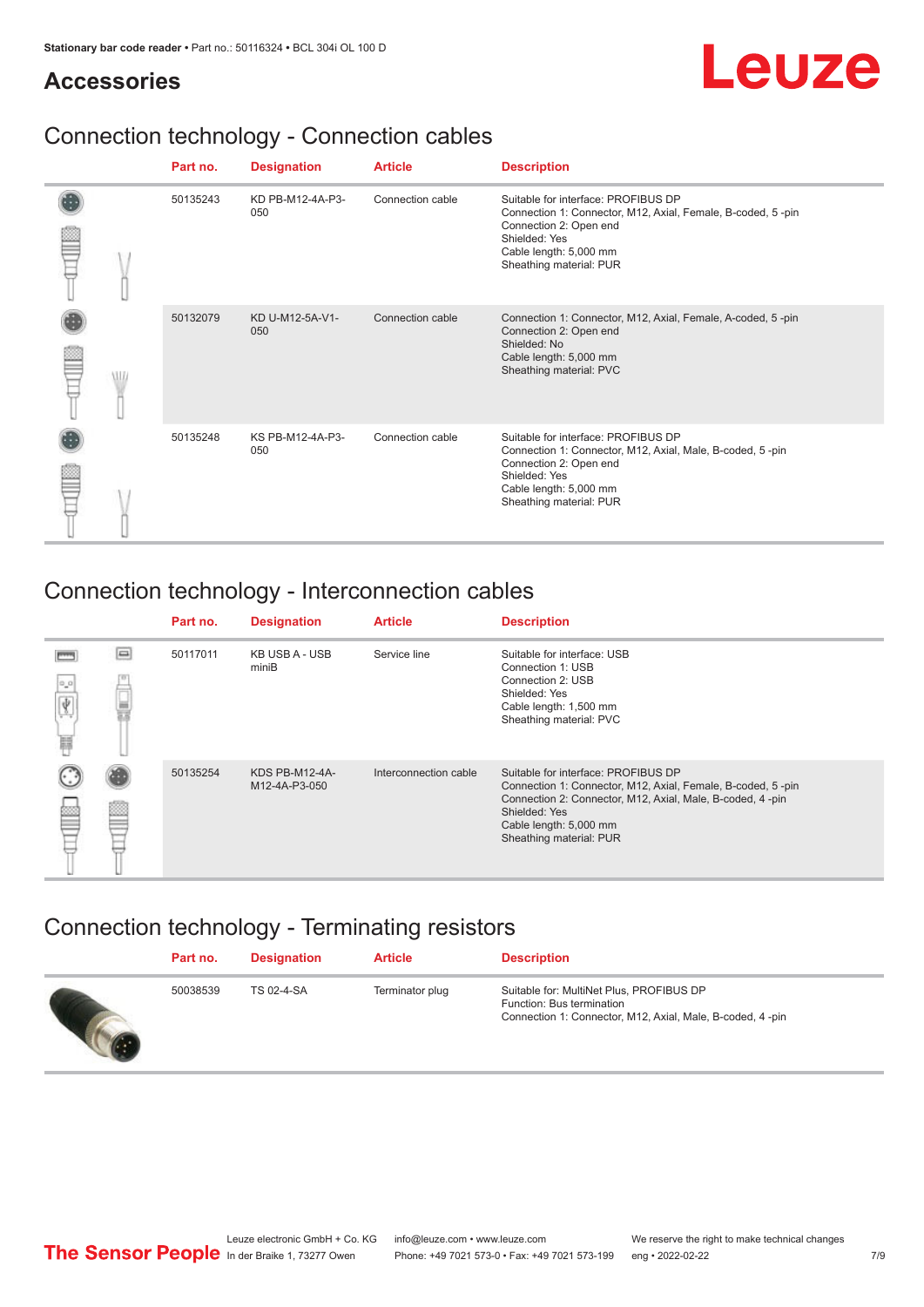#### **Accessories**

## Leuze

## Connection technology - Connection boxes

| Part no.   | <b>Designation</b> | <b>Article</b>  | <b>Description</b>                                                                                                                         |
|------------|--------------------|-----------------|--------------------------------------------------------------------------------------------------------------------------------------------|
| 50116465 * | MK 304             | Connection unit | Suitable for: BCL 304i, BPS 304i<br>Suitable for interface: PROFIBUS DP<br>Number of connections: 4 Piece(s)<br>Connection: Terminal       |
| 50116470 * | <b>MS 304</b>      | Connection unit | Suitable for: BCL 304i, BPS 304i<br>Suitable for interface: PROFIBUS DP<br>Number of connections: 4 Piece(s)<br>Connection: Connector, M12 |

\* Necessary accessories, please order separately

#### Mounting technology - Mounting brackets

|                      | Part no. | <b>Designation</b> | <b>Article</b>  | <b>Description</b>                                                                                                                                                                            |
|----------------------|----------|--------------------|-----------------|-----------------------------------------------------------------------------------------------------------------------------------------------------------------------------------------------|
| $\sqrt{2}$<br>٠<br>€ | 50121433 | BT 300 W           | Mounting device | Design of mounting device: Angle, L-shape<br>Fastening, at system: Through-hole mounting<br>Mounting bracket, at device: Screw type<br>Type of mounting device: Adjustable<br>Material: Metal |

#### Mounting technology - Rod mounts

| Part no. | <b>Designation</b> | <b>Article</b>  | <b>Description</b>                                                                                                                                                                                                                                                |
|----------|--------------------|-----------------|-------------------------------------------------------------------------------------------------------------------------------------------------------------------------------------------------------------------------------------------------------------------|
| 50121435 | BT 56 - 1          | Mounting device | Functions: Static applications<br>Design of mounting device: Mounting system<br>Fastening, at system: For 12 mm rod, For 14 mm rod, For 16 mm rod<br>Mounting bracket, at device: Clampable<br>Material: Metal<br>Tightening torque of the clamping jaws: $8 N·m$ |

#### Mounting technology - Other

| Part no. | <b>Designation</b> | <b>Article</b>  | <b>Description</b>                                                                                                                                 |
|----------|--------------------|-----------------|----------------------------------------------------------------------------------------------------------------------------------------------------|
| 50124941 | <b>BTU 0300M-W</b> | Mounting device | Fastening, at system: Through-hole mounting<br>Mounting bracket, at device: Clampable, Groove mounting, Suited for M4<br>screws<br>Material: Metal |